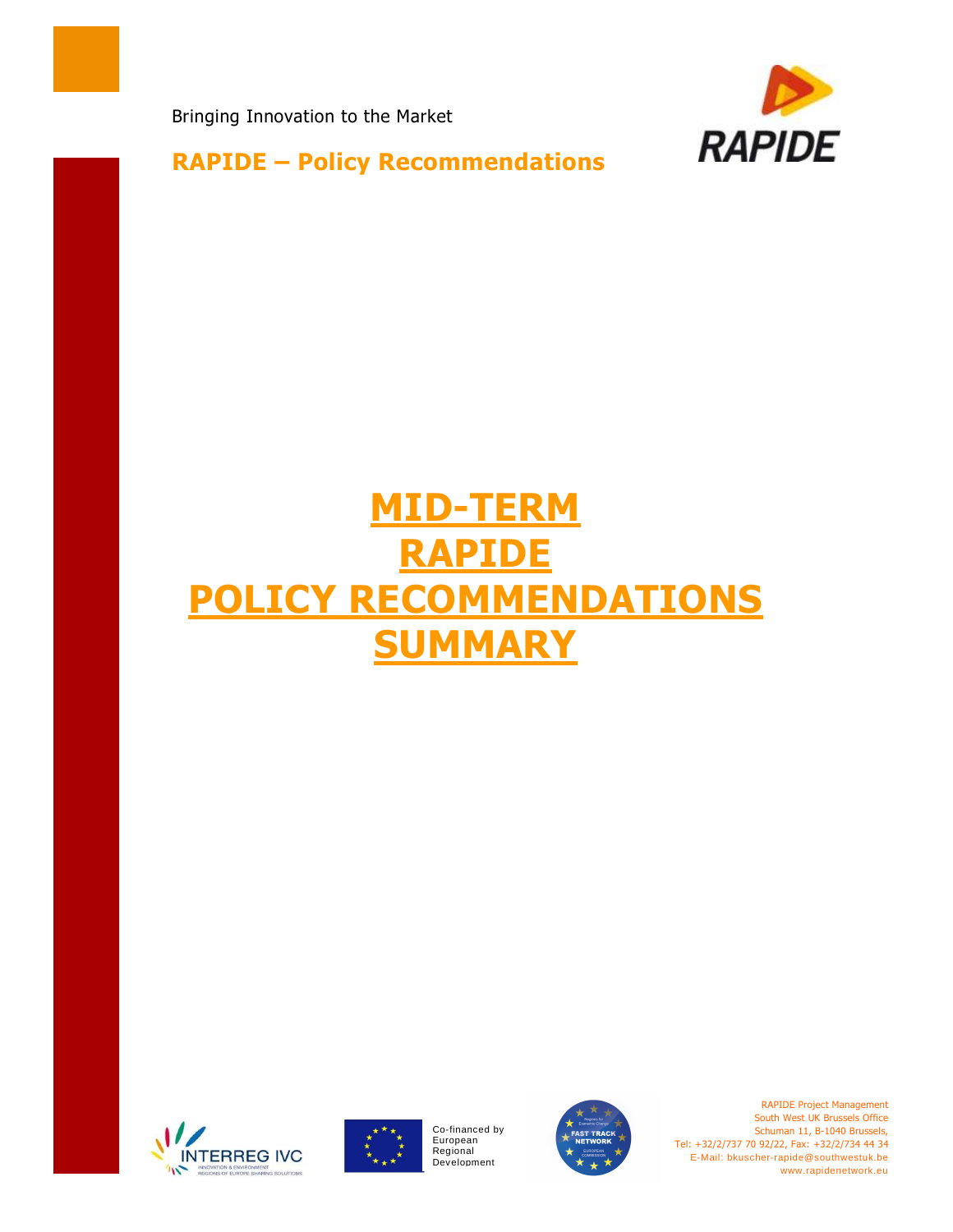# **RAPIDE**

## **RAPIDE – Policy Recommendations**

**RAPIDE's fast track status provides a clear channel for policy recommendations developing through the project to be heard by the Commission.** The Commission act as a partner and critical friend to RAPIDE and help to support the dissemination of our work across the wider policy and practitioner environments of the Union.

Within the first phase of its activities, RAPIDE brought together strategic leaders, innovation experts and experienced practitioners from across the EU to capitalise on their collective knowledge of how the **public sector can support the process of bringing innovative products and services to the market** more rapidly and **strengthen the competitiveness** of the regions.

Through the project launch and the three subsequent working summits the network partners scrutinised, discussed and explored good practices and ideas existing within Europe. Our aim was to find ways of capitalising on this experience and implement measures in different partner regions and countries.

To do this successfully the RAPIDE network has developed a range of techniques, including 'poster sessions' to draw out the thinking of; and build the trust necessary for a thorough interrogation of case studies.

The following document summarises the policy recommendations which have emerged within the first phase of the RAPIDE project, many of which are backed with examples of good practices to support them. This paper will be used to disseminate RAPIDE's recommendations to policy makers on the regional, national and EU level.







RAPIDE Project Management South West UK Brussels Office Schuman 11, B-1040 Brussels, Tel: +32/2/737 70 92/22, Fax: +32/2/734 44 34 E-Mail: bkuscher-rapide@southwestuk.be www.rapidenetwork.eu

 $\mathfrak{p}$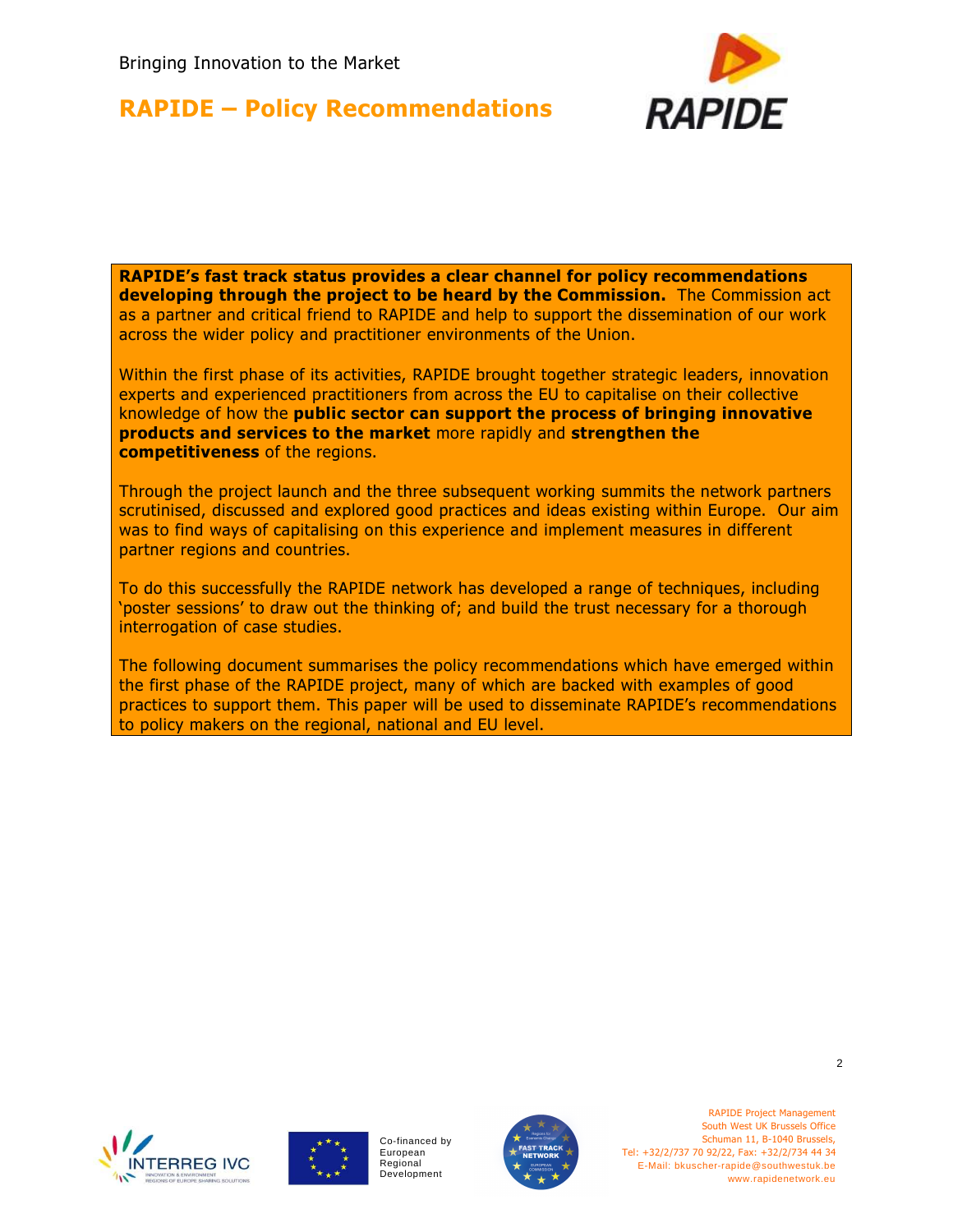



## **Policy recommendations to improve the regional innovation support structure.**

| To regional and national authorities:                                                                                                                                                                                                                                                                                                                                                                                                                                                                                                                                                                       |  |  |
|-------------------------------------------------------------------------------------------------------------------------------------------------------------------------------------------------------------------------------------------------------------------------------------------------------------------------------------------------------------------------------------------------------------------------------------------------------------------------------------------------------------------------------------------------------------------------------------------------------------|--|--|
| 1. EU funding supports many schemes which provide support for individual<br>businesses. We need to ensure that:<br>Scarce public support should adopt the type of decision processes used by<br>i)<br>private sector investors to focus on businesses with the most potential;<br>ii) Assessment of funding applications should be more transparent, coherent<br>and reliable. The criteria have to be clear throughout the application process.                                                                                                                                                            |  |  |
| All too often, SME public support is uncritically distributed to all comers regardless of merit<br>or probability of success. The reality is that encouraging and supporting unviable young<br>businesses has important economic, social and personal costs.<br>Instead, scarce public support should go to companies and entrepreneurs which meet the<br>following criteria:<br>o Existing growth companies<br>o Educated entrepreneurs<br>o Experienced entrepreneurs<br>o Entrepreneurial teams<br>New, growth oriented and knowledge based industries<br>$\circ$                                        |  |  |
| <b>Good Practice Example:</b><br><b>BLUES</b> is an online evaluation tool to assess the future performance of start-up businesses<br>in publically-funded business incubators. This evaluation tool is based on international<br>theories and a unique benchmarking database. Via this evaluation tool it is possible to<br>assess the risk of funding innovative start-ups in a transparent and user-friendly way. The<br>RAPIDE partner region of South Bohemia will implement this tool via their RAPIDE Action<br>Plan.                                                                                |  |  |
| 2. European culture and practice should recognise the value of learning from past<br>business failures; and encourage learning and second start ups.<br>It is a fact that companies founded by re-starters have higher turnover and employment<br>growth than companies run by entrepreneurs who have never failed.<br>Therefore all member states and regions should achieve following targets:<br>Bankruptcy: All legal procedures should be dealt with in less than 1 year<br>$\circ$<br>2nd chance:<br>Non fraudulent re-starters should not be discriminated by regional<br>$\circ$<br>funding schemes |  |  |





Co-financed by European Regional Development



RAPIDE Project Management South West UK Brussels Office Schuman 11, B-1040 Brussels, Tel: +32/2/737 70 92/22, Fax: +32/2/734 44 34 E-Mail: bkuscher-rapide@southwestuk.be www.rapidenetwork.eu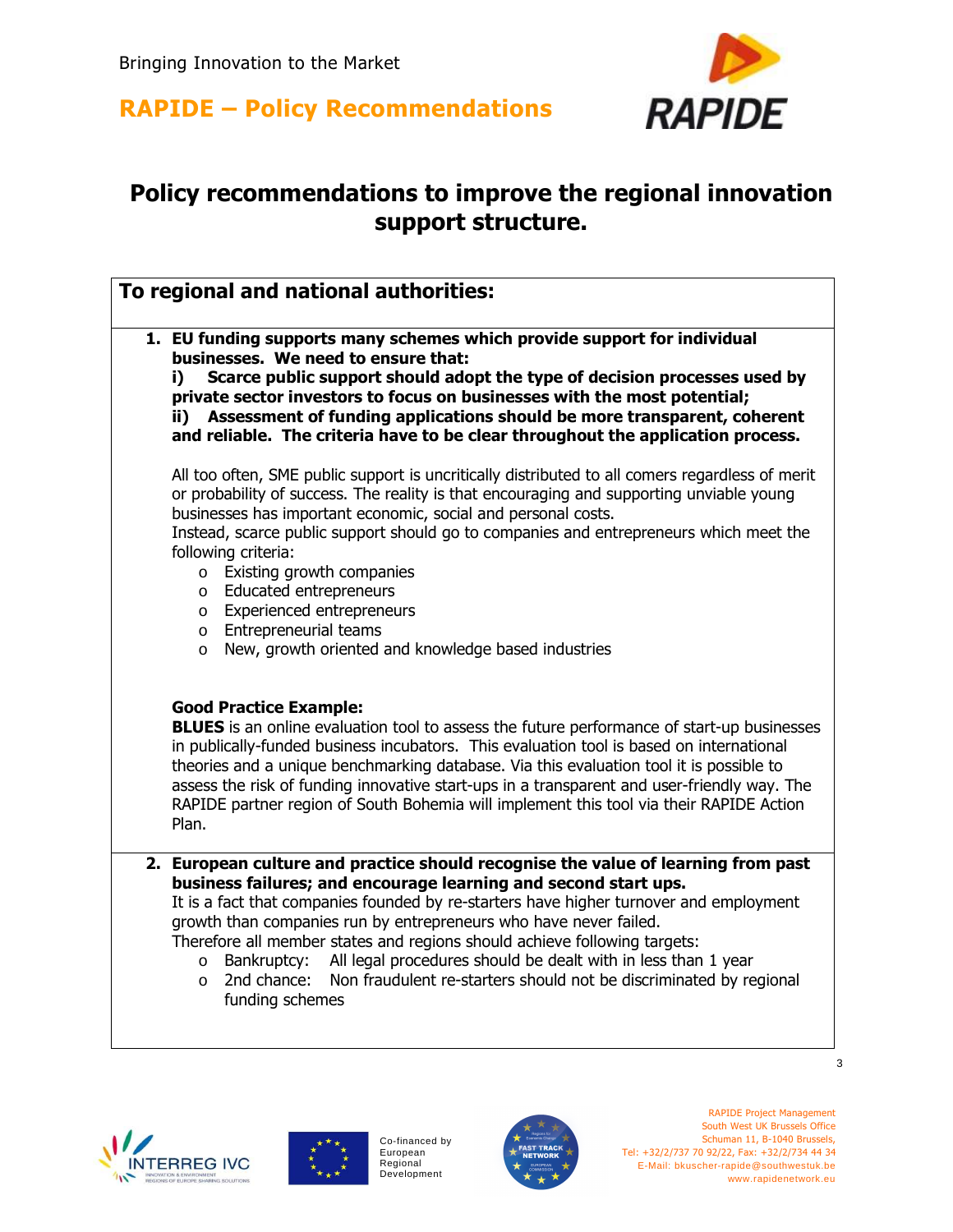

**3. Policy needs to take measures to support the investors in risk taking; and this requires the public sector to also take risk.** 

Venture Capital is crucial for the development of growing innovative start-ups Possible regional or national measures are:

- o **Proof of Concept Funds** support early market validation and IP protection
- o **Co-Investment Funds** stimulate angel syndication pooling of resources and skills and promote investment alongside VCs- leverage angel and early stage investment
- o **Tax benefits** for investments in SMEs

Inevitably these investments are in technologies and businesses which are at an early stage of development and it might be some years before these produce outputs in the form of new jobs and profits. The targets set by regional, national and European funders need to recognise the timescale for these investments.

#### **Good Practice Examples: Scottish Proof of Concept programme:**

The Proof of Concept Programme supports the pre-commercialisation of leading-edge technologies emerging from universities and research institutes. It helps researchers to export their ideas and inventions from the lab to the global marketplace.

Projects can typically be defined as occurring after advances made during curiosity-driven or strategic research. This is usually after a background patent has been filed, but before the following:

- A full lab-scale demonstration of the technology
- Any pre-production development/prototyping
- Commercial funds for development have been made available (because of the existing level of technical and market risk)

#### **French support schemes for innovative start-ups:**

**Special statute of Jeune Entreprise Innovante (JEI)** : applicable for the first 8 years in the life of a new company, waiving of employer social security charges for R&D –related personnel, defined in a very broad sense (includes lawyers working on IP, CEO, etc), no income tax for the first 3 years, income tax reduced by 50% for the following 2, no real estate tax for 7 years, etc.

**Crédit Impôts Recherche**: deduction of 30% of R&D expenses from income tax, 50% in first year of operations, 40% in second, 60% in case of research outsourced to a public research organization. In the case the company is a JEI and does not pay taxes, the government refunds the value of the tax shelter (effectively then amounting to a cash grant)

**Tax deductions for investment in start-ups and investment funds focused on start-ups:** deduction of 25% of investment from personal income tax (up to certain ceilings), deduction of the other 75% from wealth tax (up to  $\epsilon$  50k per year), both are additive effectively meaning 100% of investment can be deducted (subject to ceilings)





Co-financed by European Regional Development



4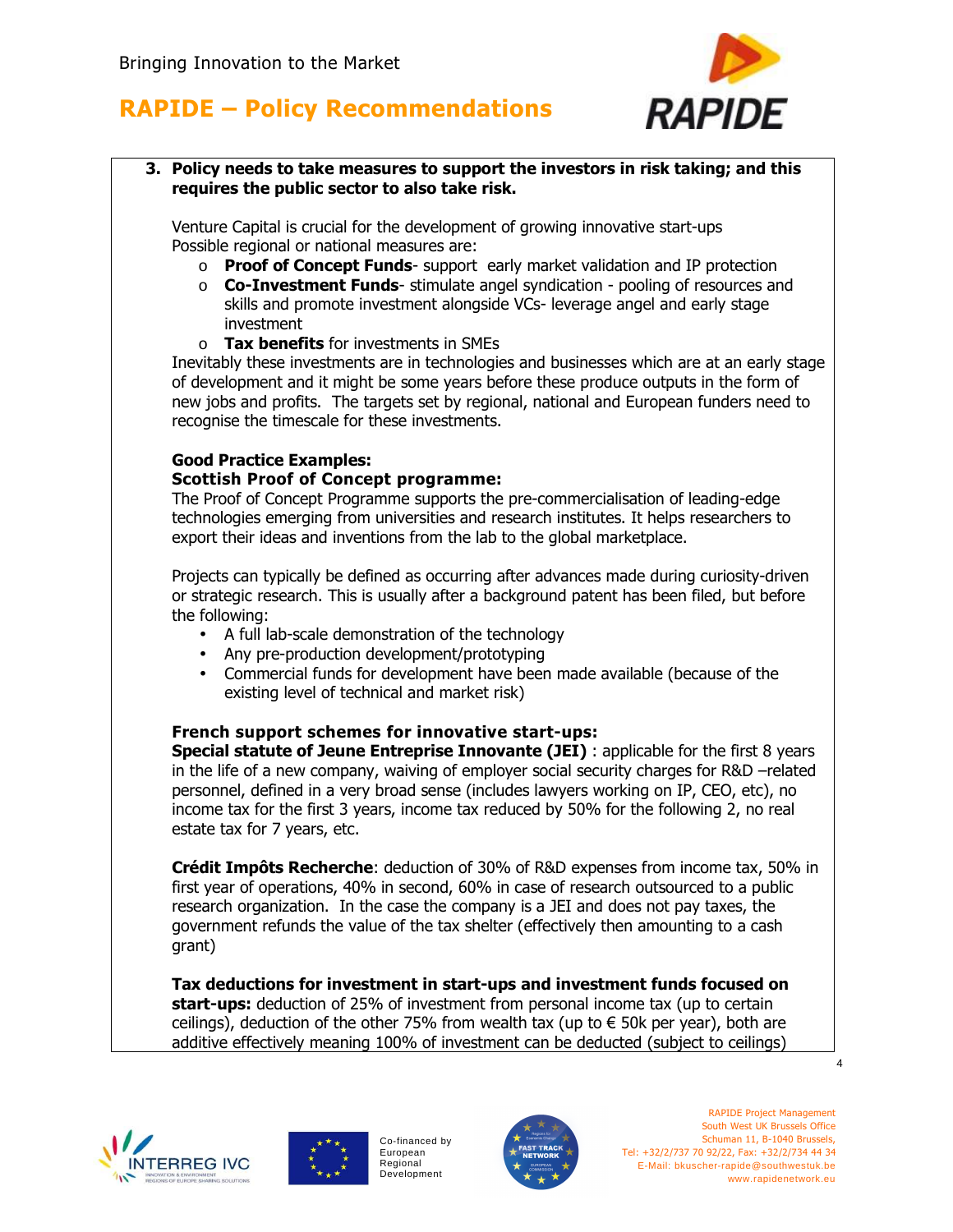

French residents and non French residents who are subject to wealth tax in France can benefit from a wealth tax reduction granted for contributing to the share capital of Small to Medium-sized companies (SMEs) based either in the European Union, Iceland or Norway.

**4. Regional and national policy should recognise the power to drive innovation in businesses through innovative procurement methods.** 

If regional and national authorities as major customers demand innovative solutions then then suppliers will adapt accordingly. Therefore it can strongly catalyse business innovation activities.

The RAPIDE network recommends that innovation becomes the key principle for regional and national procurement decisions

**5. Public servants at the relevant level working on Research, Development and Innovation issues need international communication skills.** 

This includes language skills and the command of specific vocabulary relevant to the topic, but also skills in productive debate, precise presentation and dealing with people from various cultural and social backgrounds.





Co-financed by European Regional Development



RAPIDE Project Management South West UK Brussels Office Schuman 11, B-1040 Brussels, Tel: +32/2/737 70 92/22, Fax: +32/2/734 44 34 E-Mail: bkuscher-rapide@southwestuk.be www.rapidenetwork.eu

5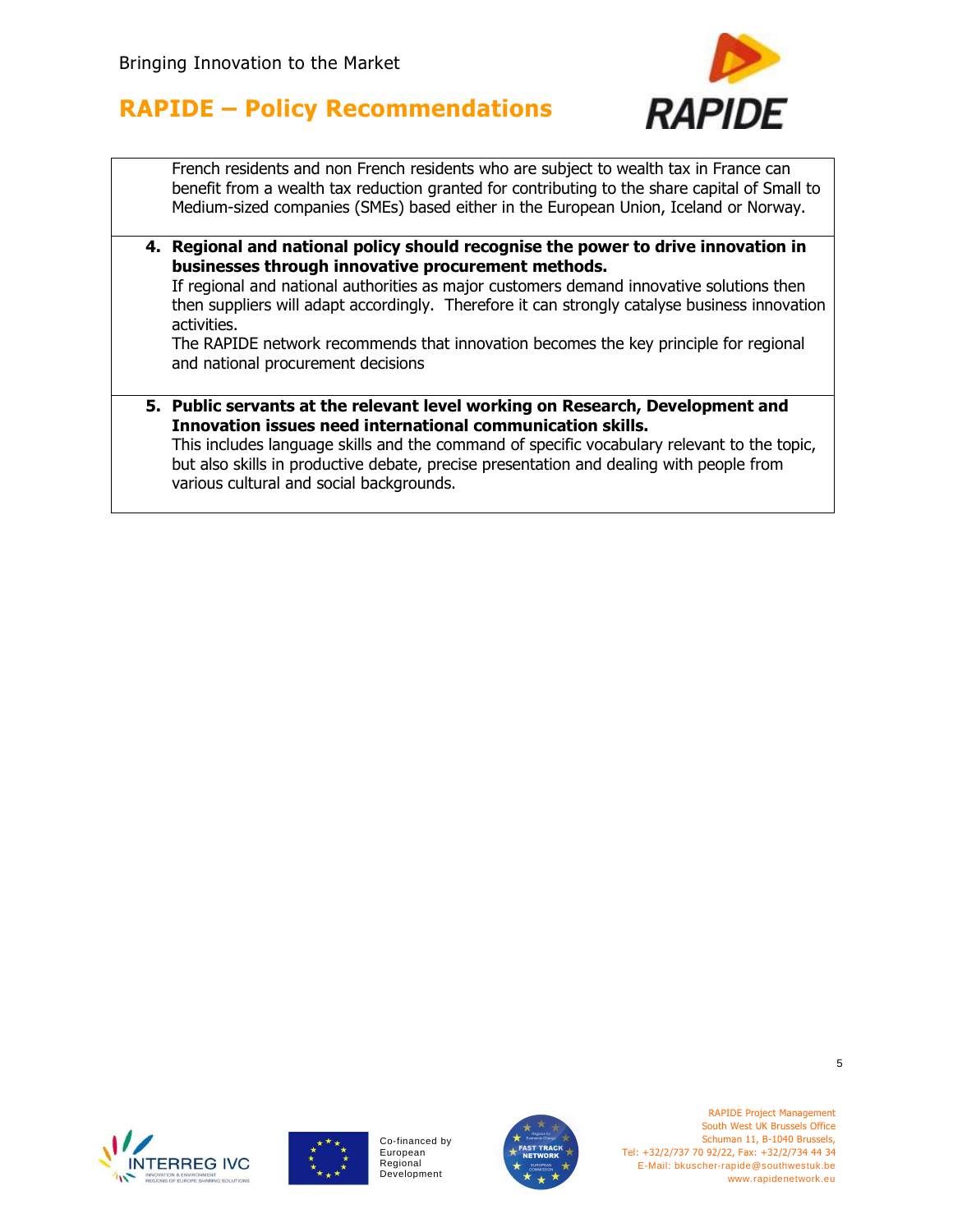

| <b>To the European Commission</b> |                                                                                                                                                                                                                                                                                                                                                                                                                                                                                                                                                                                                                                                                                                                                                                               |  |
|-----------------------------------|-------------------------------------------------------------------------------------------------------------------------------------------------------------------------------------------------------------------------------------------------------------------------------------------------------------------------------------------------------------------------------------------------------------------------------------------------------------------------------------------------------------------------------------------------------------------------------------------------------------------------------------------------------------------------------------------------------------------------------------------------------------------------------|--|
|                                   | 1. The RAPIDE network recommends to the EC to be more flexible regarding<br>outputs and outcomes within regional innovation programmes.<br>Such investments have to be seen in the longer term and funding bodies need to<br>recognise the longer period over which outputs and results will be delivered.<br>Most effects of innovation support schemes are long term and are not<br>measurable within the life circle of most projects or programmes.<br>(See example in 2 above on proof-of-concept funding. Such investments in technologies<br>and businesses at an early stage of development might take some years to produce<br>outputs in the form of new jobs and profits.                                                                                          |  |
|                                   | 2. The RAPIDE network recommends that future EU regulations promote the use<br>of innovative procurement methods on the regional and national level<br>throughout Europe.<br>Regional and national authorities are major customers and if they demand innovative<br>solutions then the suppliers will adapt accordingly. Therefore it can strongly catalyse<br>business innovation activities.                                                                                                                                                                                                                                                                                                                                                                                |  |
|                                   | 3. The RAPIDE network welcomes the COUNCIL REGULATION (EC) No 1341/2008<br>of 18 December 2008 amending the Regulation (EC) No 1083/2006 Article 55<br>on Revenue-generating projects.<br>Whilst Article 55 does not apply now for operations of less than $\epsilon$ 1 million the RAPIDE<br>network still believes that this article especially in its paragraphs 1 to 4 is a major obstacle<br>for regions to successfully support businesses bringing their innovation to the market. The<br>key driver for businesses to innovate is to increase their future profits, however under the<br>current regulation it is not possible to support them.<br>Therefore the RAPIDE network believes that this article should be amended and not apply<br>to innovative projects. |  |
|                                   | 4. The RAPIDE network strongly recommends reducing the bureaucratic steps<br>needed to apply for projects within the FP7 and futureFP8 programmes.<br>Whilst co-operation of researchers is useful, there is sometimes too much focus on<br>creating consortia which makes it often necessary to include partners which do not always<br>fit into the project.<br>Most of the big research projects are international and if the research money is easier to<br>get somewhere else the high level researchers will be more inclined to leave Europe than<br>they do today.                                                                                                                                                                                                    |  |
|                                   | 5. IPR regulations need to be aligned between different EU funding programmes<br>At present the IPR rules and policies vary between EU funding programmes. With no<br>clearly defined rules and policies on the ownership of IPR's as a result of project outcomes                                                                                                                                                                                                                                                                                                                                                                                                                                                                                                            |  |